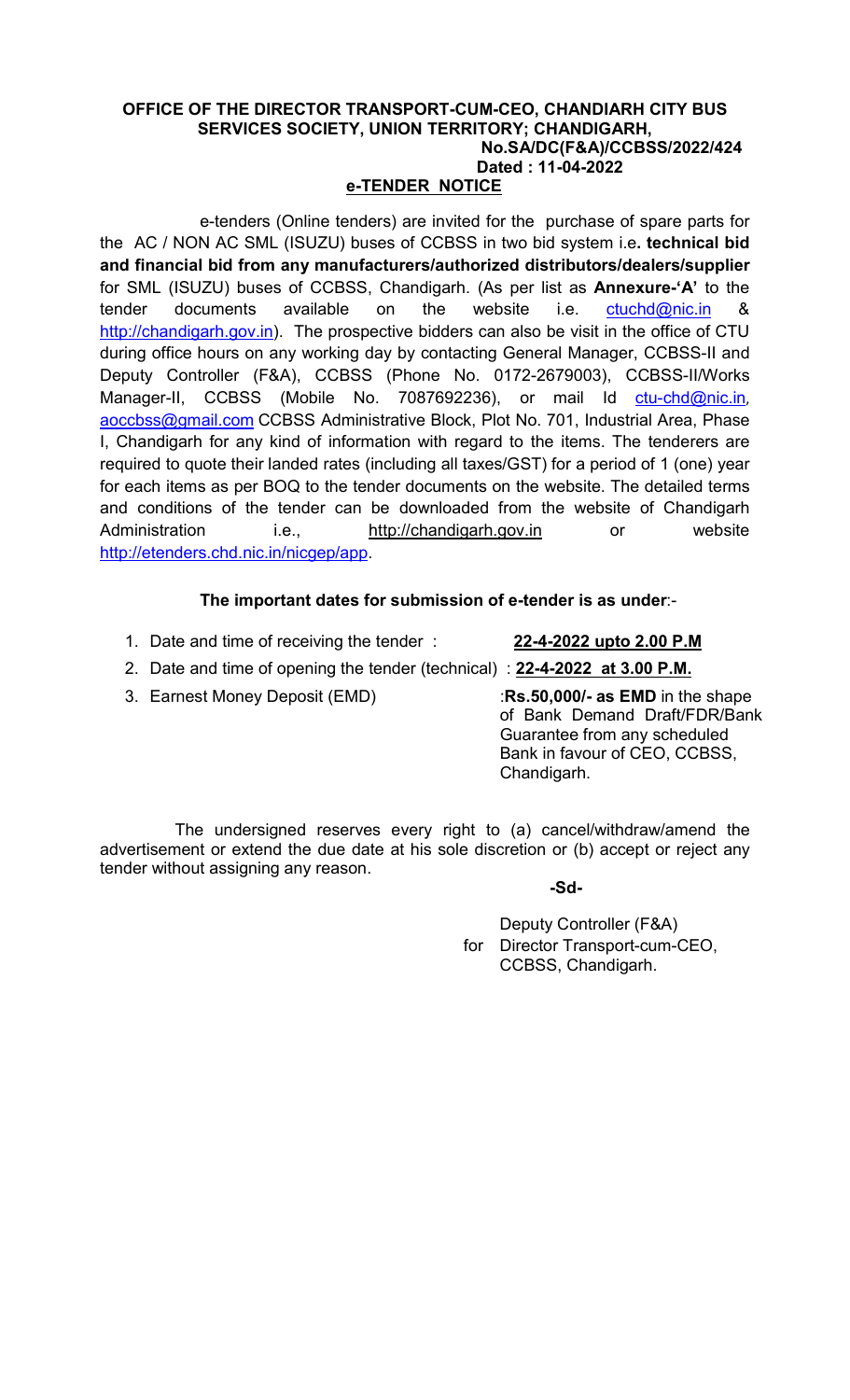#### 1. Scope of work:-

The Chandigarh City Bus Service Society (CCBSS), Chandigarh having the fleet of 170 (approx) buses (make SML) which are plying on urban and sub urban routes of the Tricity Chandigarh, Panchkula and Mohali and tri-city routes. The CCBSS is required to purchase the spare parts for AC/NON AC buses from time to time as per requirement as per detail as annexure-A to the tender documents available on the website. Hence, e-tender is invited for purchase the same. The bid documents should be submitted only online through 'e-tender' portal (http://www.etenders.chd.nic.in).

#### 2. QUALIFICATION CRITERIA.

#### 2.1 TECHNICAL:-

- a) The tenderer (s) should submit their tender in two parts i.e. i) Technical Bid (ii) Price Bid.
- b) The tenderer (s) should be firm/manufacturers/companies/authorized dealer/ distributor /stockiest/supplier and is capable for supply the spare parts/ items for AC/NONAC SML buses to the CCBSS as per requirement from time to time. The copy of the firm's registration/ authorization certificate must be submit with the technical bid online. Tenders received without authorization certificate will not be considered and will be rejected.
- c) In case of dealer/distributor/supplier, they must attach valid authorization certificate issued by Bus AC manufactures/Proof of supply the materials to any STUs/Other Govt./Semi Govt. departments on their company letter head. Tenders received without authorization certificate will not be considered and will be rejected
- d) The bidder should have minimum annual turnover of Rs.25 Lakh (Rupees; twenty five lakh only) in the last balance sheet for the last two preceding years ending 31.3.2020 and 31.3.2021 duly attested/audited by Chartered Accountant (CA). The bidder has to submit its documentary proof for the same
- e) The Technical Bid containing EMD, tender fee and signed terms and conditions and other required documents shall be opened on **22-4-2022** at 3.00 PM in the presence of the tenderers who may wish to attend in the office room of the Director Transport-cum-CEO, CCBSS, U.T., Chandigarh (Computer Section). After scrutiny of the information received in Technical Bid, clarifications, if any, where ever necessary, will be obtained from the party.
- f) The tenders received after the stipulated date and time shall not be entertained/opened.
- g) The tenderer will have to furnish an affidavit on non judicial stamp paper of Rs.15/ duly attested by Executive Magistrate  $1<sup>st</sup>$  Class/ Notary Public that the quoted rates in the tender are not more/higher than the rates already quoted anywhere in any State Transport Undertaking/any Govt. Organization/PSUs during last six months. If it is found that the quoted rates are higher than the rates quoted in any other Govt./PSU supplies, the total difference of rates/prices will be recovered from the firms.
- h) The tenderer shall submit an affidavit on non judicial stamp paper of Rs.15/- duly attested by Executive Magistrate  $1<sup>st</sup>$  Class/ Notary Public that his firm has not blacklisted/debarred/prosecuted in the past in the field by Central Govt./any state Govt./PSU/STU/ Organization.
- i) The Firm/bidder should have capability to supply tendered quantities, during contract period.
- j) Each page containing terms & conditions of the tender should be signed by the tenderers with stamp of the firm and must submit the same online.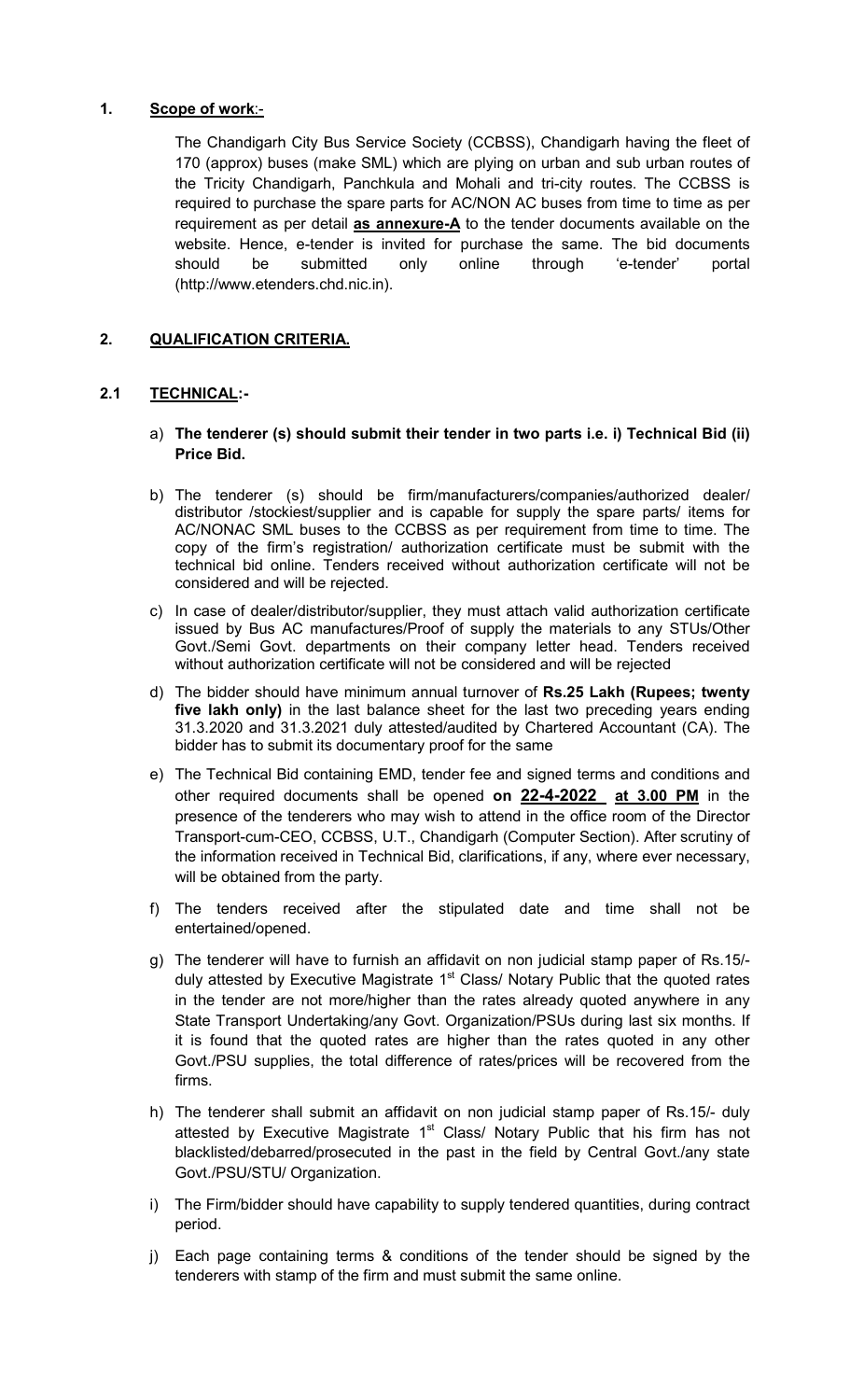- k) Incomplete / conditional tender or tender received without earnest money shall not be considered and liable to be rejected out rightly
- l) The tenders received after the stipulated date and time shall not be entertained/opened.
- m) The tenderers will be responsible to see that the tender is uploaded on or before the due date and time on website
- n) Any conditional terms and conditions mentioned by the firm in their covering letter or in the tender documents will not be considered.
- o) The tenderers can approach the Nodal Officer, e-tendering, CCBSS Chandigarh on any working day between 9:00 A.M to 5:00 P.M. in case of any query /clarification regarding e-tendering process (Ph. No. 0172-2679003 Extn.216).

#### 2.2 FINANCIAL:-

- a) The tenderer (s) should submit their price bid/financial bid online only as per the BOQ to the tender documents available on the website.
- b) The tenderer will offer their landed rates for each items (for one quantity) including all taxes/GST, Govt. levies etc. as per BOQ on the website.
- c) The Price Bid will only be opened of those tenderers who technically qualify in the evaluation of their technical bids. For opening Price Bid, the time and date will be intimated separately.

#### 3. EVALUATION OF BID:-

The Tender shall be awarded to the tenderer, who quote the Lowest rate in the Price Bid (excluding taxes/GST), provided he fulfils all other terms and conditions of the tender documents.

#### 4. EARNEST MONEY DEPOSIT (EMD).

- i) The prospective bidders shall be submitted Earnest Money Deposit (EMD) amounting to Rs.50,000/- (Rupees: Fifty thousand only) for the items as mentioned in the annexure-'A' to the tender documents on or before the closing date of tender i.e. 22-4-2022 up to 2.00 pm in physical form in the shape of Bank Draft/FDR/Bank Guarantee drawn on any scheduled Bank at Chandigarh in favour of CEO, CCBSS, Plot No. 701, Industrial Area Phase-I, Chandigarh and scanned copy of the same must submit with the technical bid online.
- ii) The EMD of unsuccessful bidder will be returned back immediately after the allotment of the contract. The EMD of the successful bidder will be refunded on receipt of the performance security.
- iii) The e-tender must be accompanied with Earnest Money Deposit (EMD) for the amount pertaining to the module as per annexure-A and drawn in the name of the Director Transport, U.T., Chandigarh, Plot No. 701, Industrial Area, Phase I, Chandigarh, payable at Chandigarh in the form of Fixed Deposit Receipt or Account Payee Demand Draft or Bank Guarantee from any of the scheduled bank in an acceptable form, which should be valid for 180 days beyond the final bid validity.
- iv) In case of successful bidders backs out, his/her earnest money shall be forfeited along with interest thereupon and the bidder will be blacklisted for any future contract as per Chandigarh Administration Finance Department Notification No. 1927-F&PO(3)-2009/1170, dated 27.02.2009.
- v) No tenderer is exempted from furnishing the Earnest Money Deposit (EMD) under any circumstances.

### 5. PERFORMANCE SECURITY-

The successful bidder shall submit the performance security @ 10% of the total value of the contract within 21 days from the date of issuance of the Letter of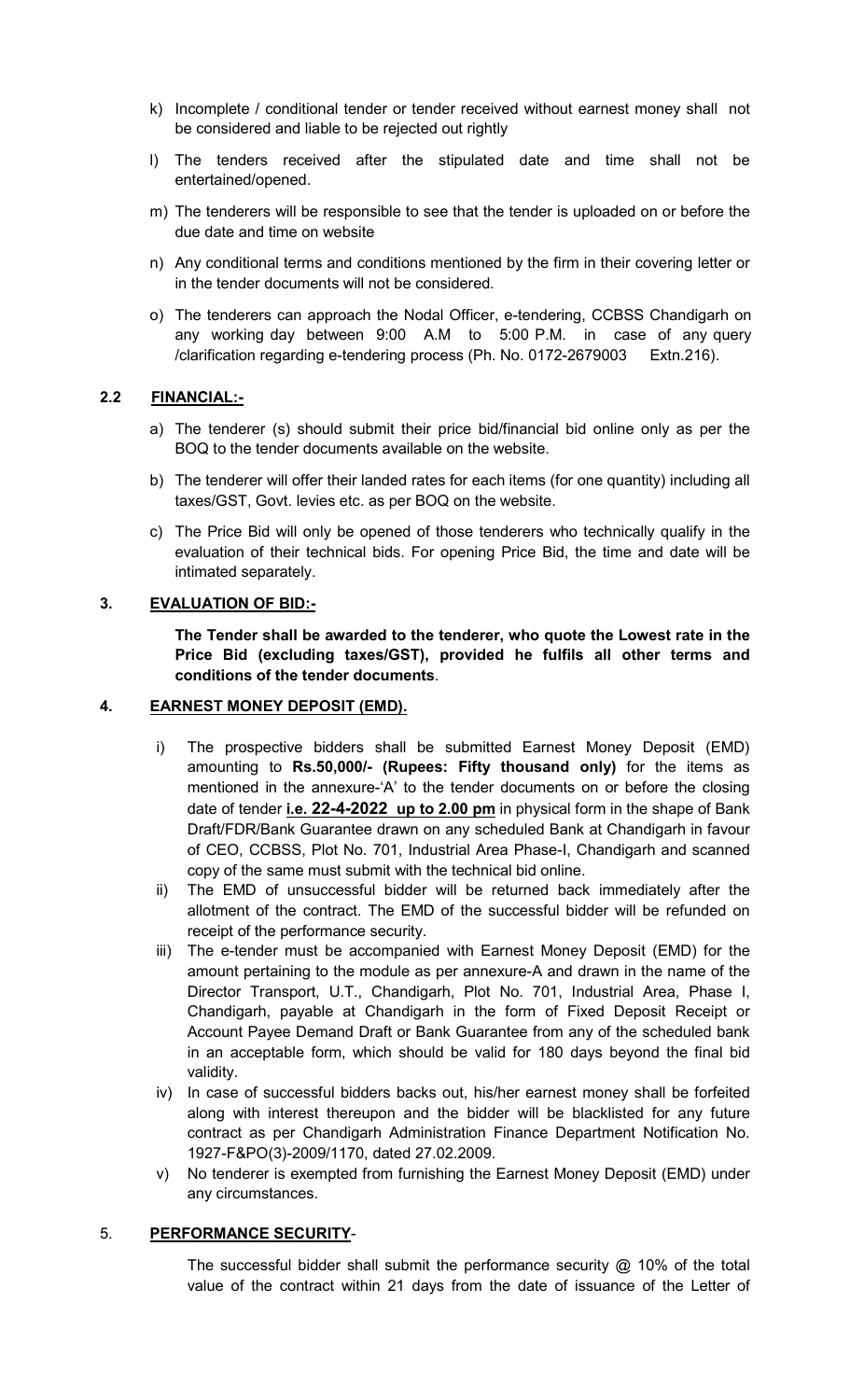Acceptance /Purchase order in the form of Bank Guarantee/Fixed Deposit Receipt (FDR) from any scheduled bank payable at Chandigarh in an acceptable form in the name of the CEO, CCBSS, CHANDIGARH which should be valid for a period of 15 months from the date of Letter of Acceptance./1<sup>st</sup> supply order.

### 6. GENERAL TERMS AND CONDITIONS FOR THE SUPPLY OF AC SPARE PARTS/ MATERIAL FOR AC/HVAC BUSES OF CTU:

- 6.1 The rates quoted should be F.O.R. destination (Landed Rate) excluding all taxes/GST, levies etc.) i.e. CTU Main Store, Workshop Depot No.1, Industrial Area, Phase I, Chandigarh or the place specified/designated by the office.
- 6.2 Tender/Annual Rate Contract (ARC) shall be valid for one year from the date of issue of Letter of Acceptance (LOA) which can be extendable further on mutual consent of the parties. But the bidder cannot claim for the grant of extension in contract as a matter of right.
- 6.3 The offer of tender will be valid for a period of 180 days from the date of opening/downloading of technical documents.
- 6.4 The cash discount may also be intimated against the advance payment, if any.
- 6.5 The successful tenderer will not have any objection to the supplied materials being tested in any NABL accredited Govt. approved laboratories or any Govt. agency or CIRT Pune for its quality check as per laid down specifications issued from time to time in this regard.
- 6.6 The successful bidder is liable to supply the material within 15 (fifteen) days from the date of issue of Purchase Order issued from time to time, failing which the material will be purchased from the local market at the risk and cost of bidder and the amount of the purchased items (if any) will be recovered from the bidder/vendor.
- 6.7 Materials received with other than desired specifications/ Sub standard materials will be returned at bidder's risk and cost or it may be kept in CTU/CCBSS Depot workshop at bidder's risk and bidder will have to make replacement of these items within fifteen days from the date of inspection by committee failing which, the recovery equivalent to the amount of sub standard materials/other specifications materials will be made from the payment of bills.
- 6.8 The department is reserve rights to purchase the tender material during contract period from other firm/source at the same rate in case of non supply of the material by successful bidder within the stipulated period. For this the firm (successful bidder) is not entitled to claim for this action of the department.
- 6.9 The department reserves the right to modify/revoke the order/agreement at any point of time without assigning any reason.
- 6.10 The Technical Bid containing EMD and signed terms and conditions and other required documents shall be opened on same day at 3.00 PM in the presence of the tenderers who may wish to attend in the office room of the Divisional Manager, CTU & Director Transport-cum-CEO, U.T., Chandigarh (Computer Section). After scrutiny of the information received in Technical Bid, clarifications, if any, where ever necessary, will be obtained from the party.
- 6.11 The tenders received after the stipulated date and time shall not be entertained/opened.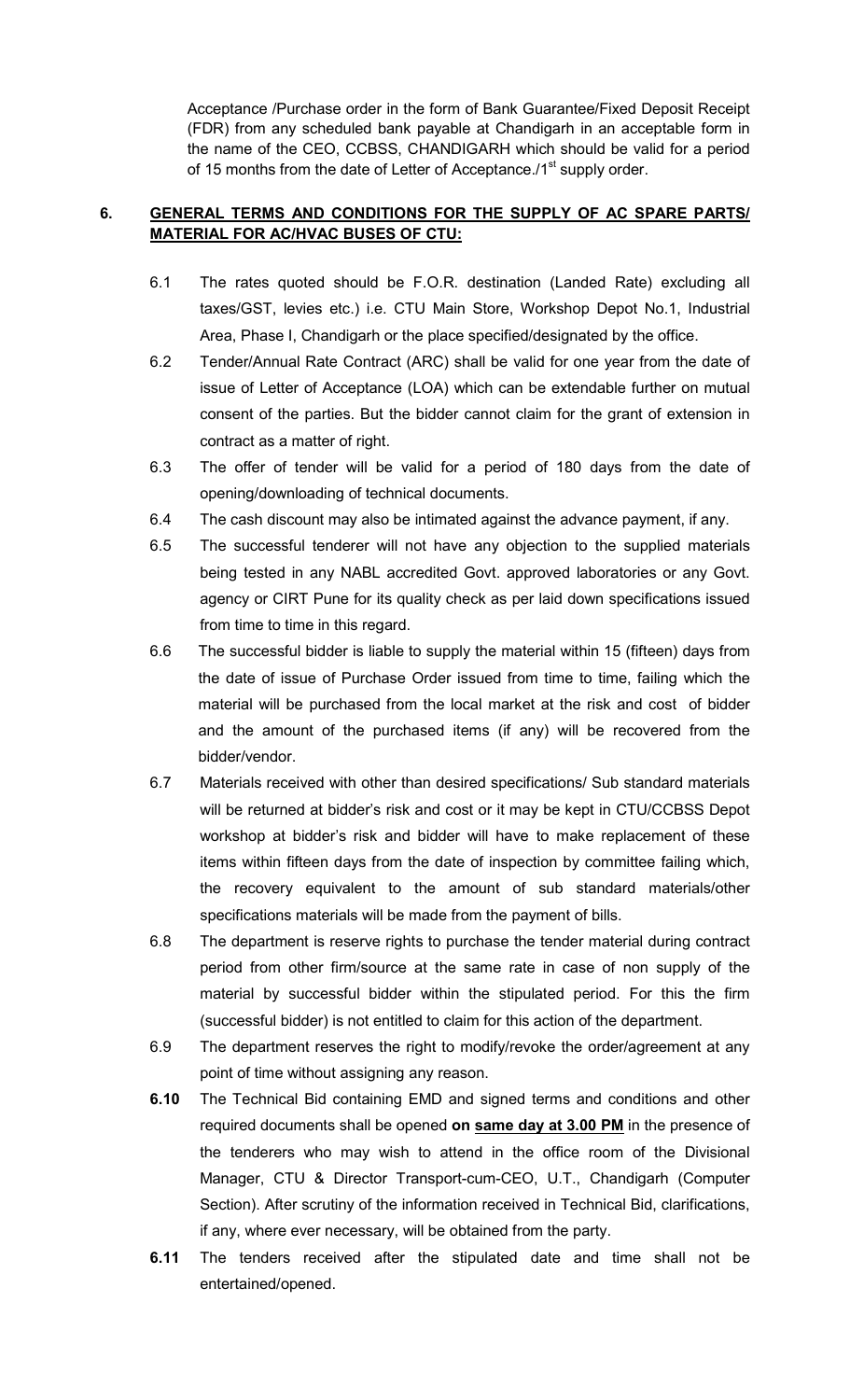- **6.12** The tenderer will have to furnish an affidavit on non judicial stamp paper of Rs.15/- duly attested by Executive Magistrate  $1<sup>st</sup>$  Class/ Notary Public that the quoted rates in the tender are not more/higher than the rates already quoted anywhere in any State Transport Undertaking/any Govt. Organization/PSUs during last six months. If it is found that the quoted rates are higher than the rates quoted in any other Govt./PSU supplies, the total difference of rates/prices will be recovered from the firms.
- 6.13 The tenderer shall submit an affidavit on non judicial stamp paper of Rs.15/- duly attested by Executive Magistrate 1<sup>st</sup> Class/ Notary Public that his firm has not blacklisted/debarred/prosecuted in the past in the field by Central Govt./any state Govt./PSU/STU/ Organization.
- **6.14** The Firm/bidder should have capability to supply tendered quantities, during contract period.
- **6.15** Each page containing terms & conditions of the tender should be signed by the tenderers with stamp of the firm and must submit the same online.
- 6.16 Incomplete / conditional tender or tender received without earnest money shall not be considered and liable to be rejected out rightly
- **6.17** The tenders received after the stipulated date and time shall not be entertained/opened.
- **6.18** The tenderers will be responsible to see that the tender is uploaded on or before the due date and time on website
- **6.19** Any conditional terms and conditions mentioned by the firm in their covering letter or in the tender documents will not be considered.
- 6.20 The firm/bidder will liable to be blacklisted as per Chandigarh Administration, Finance Department Notification No. 1927-F&PO (3)-2009,dated 27.02.2009 on the following types of situations:
	- i) Dishonest/fraudulent/sharp practices are indulged in by the party.
	- ii) Advancing a claim on the basis of forged documents.
	- iii) Sale or supply of spurious items and compromising public safety.
	- iv) Material concealment/suppression of facts or gross misrepresentation of facts.
	- v) Any other case or situation involving national security.
	- vi) On breach of any of the terms and conditions of this tender.
- 6.21 The tenderers can approach the Nodal Officer, e-tendering, CCBSS Chandigarh on any working day between 9:00 A.M to 5:00 P.M. in case of any query /clarification regarding e-tendering process (Ph. No. 0172-2679003).

# 7. TERMS OF PAYMENT.

- 7.1 The Payment will be made against physical satisfactory delivery of material in good conditions in the CTU store and duly checked and verified by the Inspection Committee of the Department.
- 7.2 All the documents/GRs must be sent direct to this office. The payment will be made through bank draft/RTGS within 45-60 days from the date of receipt of material in the CTU main Store.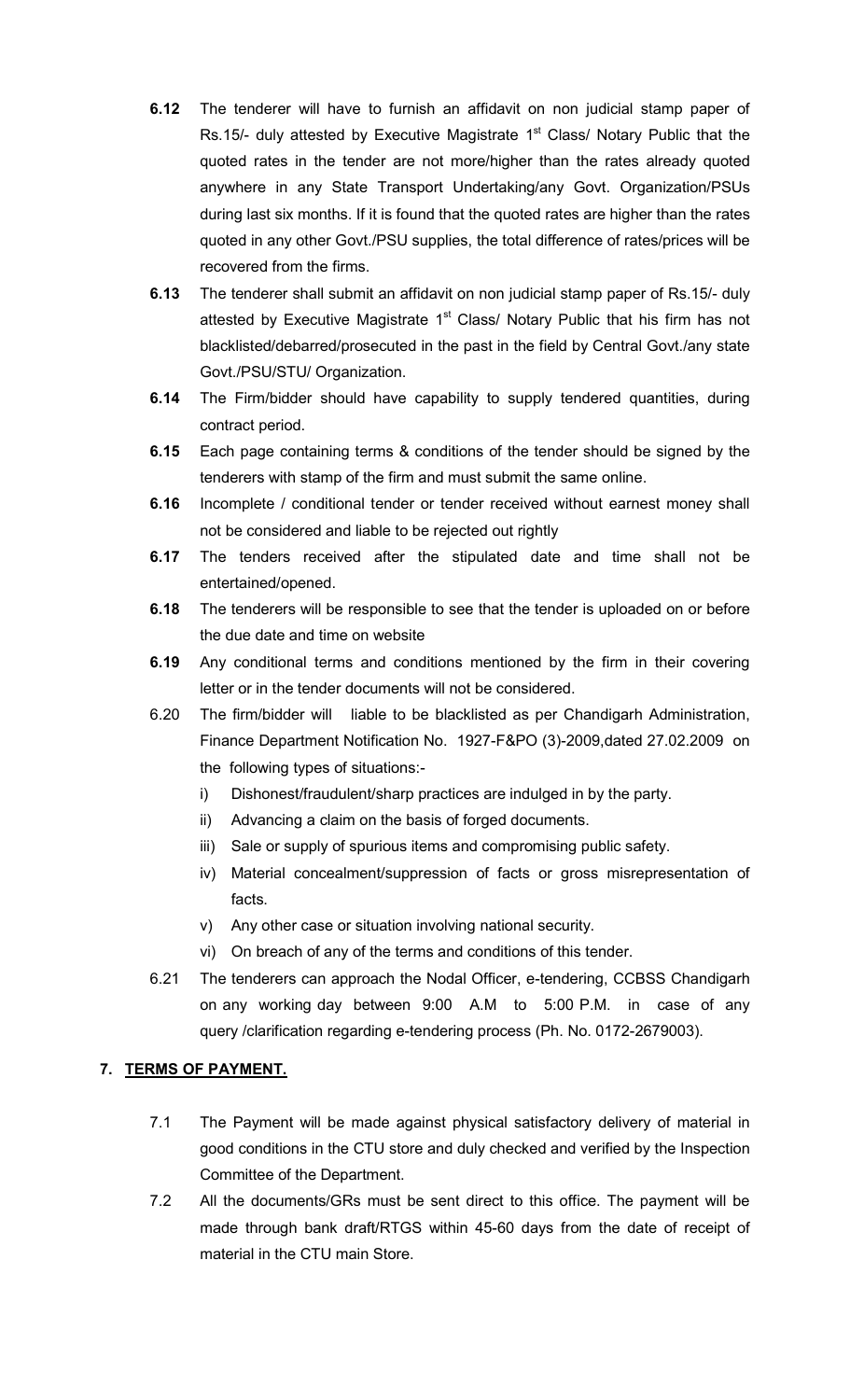#### 8. PENALTIES.

- 8.1 The successful tenderers will be required to supply the items/materials at FOR Destination (Landed rates) with 15 days from the date of the issue of the purchase order. In case of delay in the supply, the material will be purchased from the open market at the risk and cost of the items and the expenses will be recovered from the tenderer in default.
- 8.2 If supply/material is rejected due to manufacturing defects, short supply, the tenderer shall lift the material at their own cost within 10 days otherwise Godown charges will be levied  $@$  10 % of the value of the supply per day of delayed lifting of material.
- 8.3 The supply order will be placed as per monthly requirement and supply will be made within two weeks from the date of issue of the purchase order, failing which the penalty  $@$  1% per day of the value of the material will be levied for delay period. The Competent Authority may also forfeit the security in case of nonsupply the required items or delay of the supply of items more than one month without assigning any reason.
- 8.4 Withdrawal of offer of finalized firm during this period will result into forfeiture of earnest money/security.
- 8.5 In case bidder withdraws its offer within the validity period, submit forged/fake documents or do any unethical/un-business like activity, do not accept the supply order, do not supply 1<sup>st</sup>.delivery schedule/do not submit performance security, failed to supply the materials, the EMD of the firm will be forfeited and other departmental penal action, as deemed fit, will also be taken.

### 9. SETTLEMENT OF DISPUTE AND ARBITRATION-

### 9.1 Amicable Resolution

- (a) Save where expressly stated otherwise in this Contract, any dispute, difference or controversy of whatever nature howsoever arising under, out of or in relation to this Contract between the Parties and so notified in writing by either Party to the other (the "Dispute") in the first instance shall be attempted to be resolved amicably by the Parties and failing such the same shall be resolved in accordance with the procedure set forth in sub-clause (b) below.
- (b) Either Party may require the Dispute to be referred to Transport Secretary, Union Territory, Chandigarh for amicable settlement. Upon such reference, both the Parties and the Transport Secretary or his nominee (who can be an employee of Chandigarh UT dealing with the Contract or otherwise) shall meet at the earliest mutual convenient and in any event within 15 (fifteen) days of such meeting, either Party may refer the Dispute to arbitration in accordance with the provisions given below.

#### 9.2 Arbitration-

(a) Any Dispute which is not resolved amicably, as provided, shall be finally settled by binding arbitration under the Arbitration and Conciliation Act, 1996. The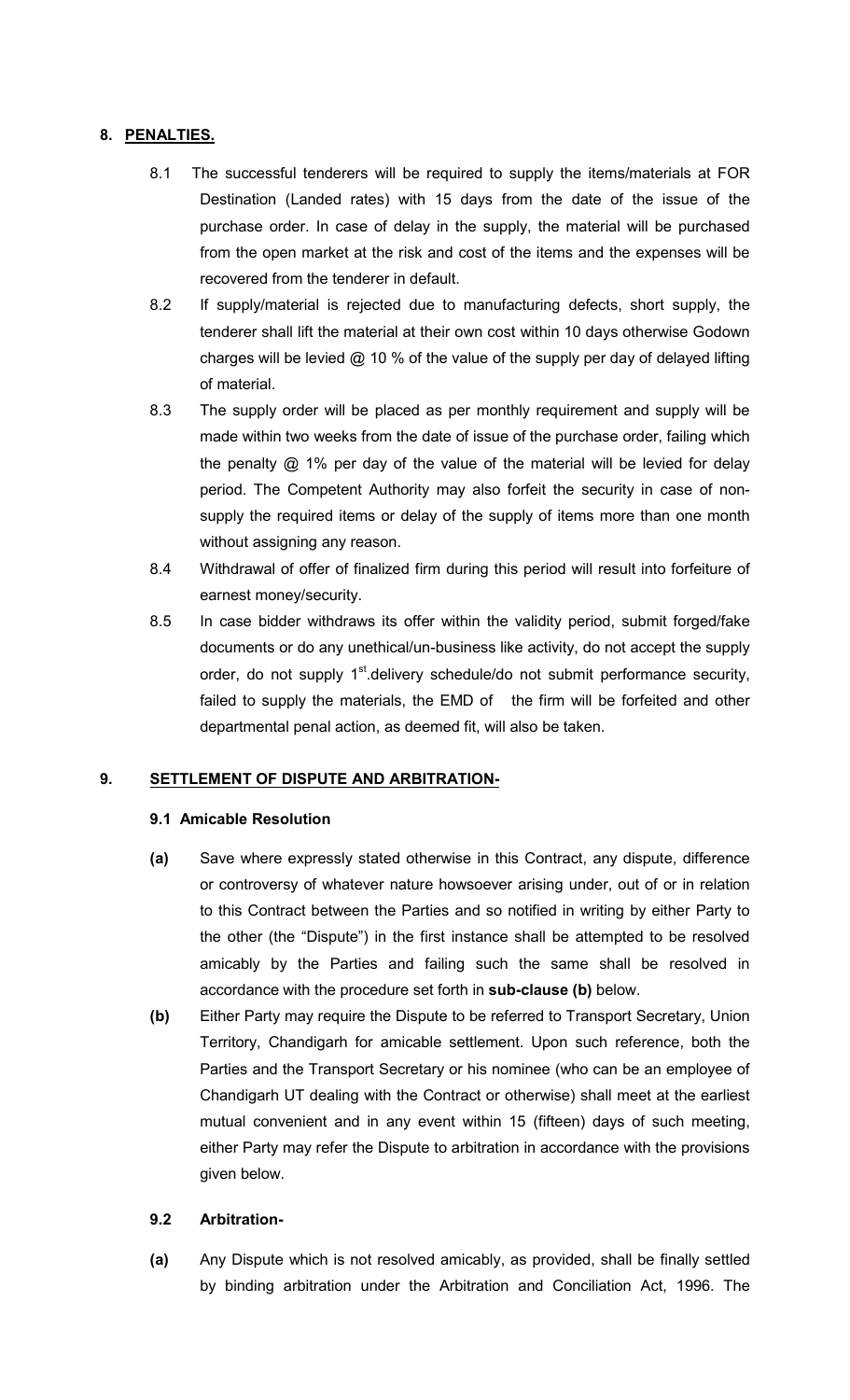arbitration shall be by a committee of 3 (three) arbitrators chosen from a panel of arbitrators on the list of arbitrators available with or furnished by Union Territory, Chandigarh, 1 (One) arbitrator is to be chosen by each Party and the third, who shall be the Chairman will be the Transport Secretary, Chandigarh Administration, Chandigarh. If either Party fails to choose its arbitrator, the other Party shall take steps in accordance with Arbitration and Conciliation Act, 1996.

#### (b) Place of Arbitration

The place of arbitration shall be Chandigarh only.

#### (c) Language

The request for arbitration, the answer to the request, the terms of reference, any written submissions, any orders and rulings shall be in English and, if oral hearings take place, English shall be the language to be used in the hearings.

#### (d) Procedure

The procedure to be followed in the arbitration by the Arbitral Tribunal shall be in accordance with the Arbitration & Conciliation Act, 1996 and as may be decided by the Arbitral Tribunal.

### (e) Enforcement of Award

Any decision or award resulting from arbitration shall be final and binding upon the Parties. The parties hereto hereby waive, to the extent permitted by Law, any rights to appeal or to review of such award by any Court or Tribunal. The Parties here to agree that the arbitral award may be enforced against the Parties to the arbitration proceedings or their assets wherever they may be found and that a judgment upon the arbitral award may be entered in any Court having jurisdiction thereof.

### (f) Fees and Expenses

The fees and expenses of the arbitrators and all other expenses of the arbitration shall be initially borne and paid by respective parties equally subject to determination by the arbitrators. The arbitrators may provide in the arbitral award for the reimbursement to the prevailing party of its costs and expenses in bringing or defending the arbitration claim, including legal fees and expenses incurred by the said party.

### (g) Performance during Arbitration

Pending the submission of and/ or decision on a dispute difference or claim or until the arbitral award is published the parties shall continue to perform all of their obligations under this Contract without prejudice to a final adjustment in accordance with such award.

#### 10. JURISDICTION

Any dispute or difference or claim etc, shall be subject to the exclusive jurisdiction of the courts situated at Chandigarh only. No other court shall have the jurisdiction to entertain or try any matter concerning this supply tender.

 -Sd- Director Transport-cum-CEO, CCBSS, Chandigarh.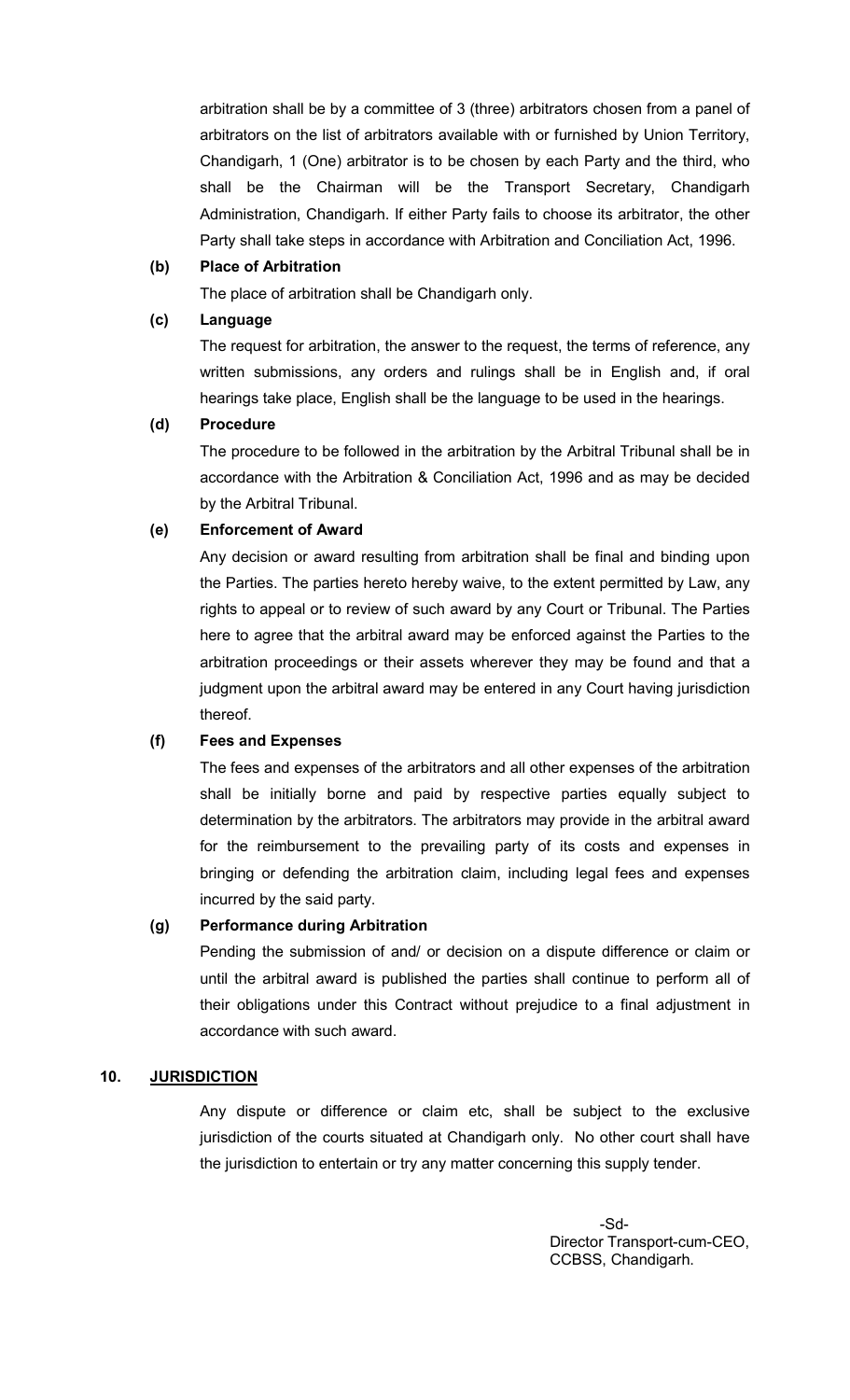# ANNEXURE-'A'

#### DETAIL OF SPARE PARTS/MATERIAL AND QUANTITY (APPROX) FOR THE REPAIR OF AC/NONAC BUSES OF CCBSS (Make-SML(ISUZU)).

| SR.<br>NO.     | <b>NAME</b>                                  | PART NO.                     | Unit of<br>Msrmt. | Qty.           | Remarks |
|----------------|----------------------------------------------|------------------------------|-------------------|----------------|---------|
|                | <b>ENGINE SPARE PARTS</b>                    |                              |                   |                |         |
| $\mathbf{1}$   | Engine Main Oil Seal                         | SEM111399                    | PC.               | 20             |         |
| $\overline{2}$ | <b>Engine Head GasKet</b>                    | SL0110271A                   | PC.               | 20             |         |
| 3              | <b>Engine Oil Guage</b>                      | LP0810480                    | PC.               | $\overline{4}$ |         |
| 4              | <b>Engine Valve Guide</b>                    | TF0110281A                   | Set.              | 5              |         |
| 5              | <b>Engine Connecting Rod</b><br>Bearing STD. | LP01231050                   | Set.              | 5              |         |
| 6              | <b>Engine Connecting Rod</b>                 | SL0111210                    | PC.               | 10             |         |
| $\overline{7}$ | Engine Main Bearing STD.                     | LP0123110                    | Set.              | 3              |         |
| 8              | <b>Engine Piston Ring SML</b><br>(Set)       | LP2423206                    | Pc.               | 10             |         |
| 9              | <b>Engine Rail</b>                           | <b>HFRN-16,</b><br>LP6013695 | Set.              | $\overline{2}$ |         |
| 10             | Engine Bearing 0.10                          | LP0123111                    | Set               | 8              |         |
| 11             | Clump Hose                                   | 992825300                    | PC.               | 20             |         |
| 12             | <b>IDLER PULLY ASSY.</b>                     | LP4910020D                   | PC.               | 20             |         |
| 13             | <b>IDLER PULLY ASSY.</b>                     | LP4910010D                   | PC.               | 20             |         |
| 14             | Front Clutch Cover (Gear<br>Oil Retainer)    | SEO116221                    | PC.               | 15             |         |
| 15             | <b>Steering Bearing</b>                      | WT4832053                    | PC.               | 20             |         |
| 16             | <b>Radiator Assembly</b>                     | LP5015200                    | PC.               | 5              |         |
| 17             | <b>Needle Bearing</b>                        | W50117313A                   | PC.               | 25             |         |
| 18             | <b>Chamber Gasket</b>                        | SL0110442                    | PC.               | 15             |         |
| 19             | <b>Tappet Cover Gasket</b>                   | SL0110235A                   | PC.               | 20             |         |
| 20             | Radiator Cap                                 | LP0115205                    | Pc.               | 50             |         |
| 21             | Water Pump Pully                             | SL011513120                  | Pc.               | $\overline{2}$ |         |
| 22             | <b>EGR Pipe</b>                              | LP6013708                    | PC.               | 25             |         |
| 23             | <b>EGR Pipe</b>                              | LP6013707                    | PC.               | 25             |         |
| 24             | <b>EGR Pipe</b>                              | LP6013706                    | PC.               | 20             |         |
| 25             | Mobil Oil Filter                             | LP6023802                    | PC.               | 150            |         |
| 26             | By Pass Filter                               | LP6014402                    | PC.               | 150            |         |
| 27             | Diesel Filter Coil Type                      | LP4951037409/<br>8F8F4003400 | PC.               | 300            |         |
| 28             | Air Clearner Filter (Big)                    | LP6013327                    | Pc.               | 200            |         |
| 29             | Air Clearner Filter (Small)                  | LP6013326                    | PC.               | 200            |         |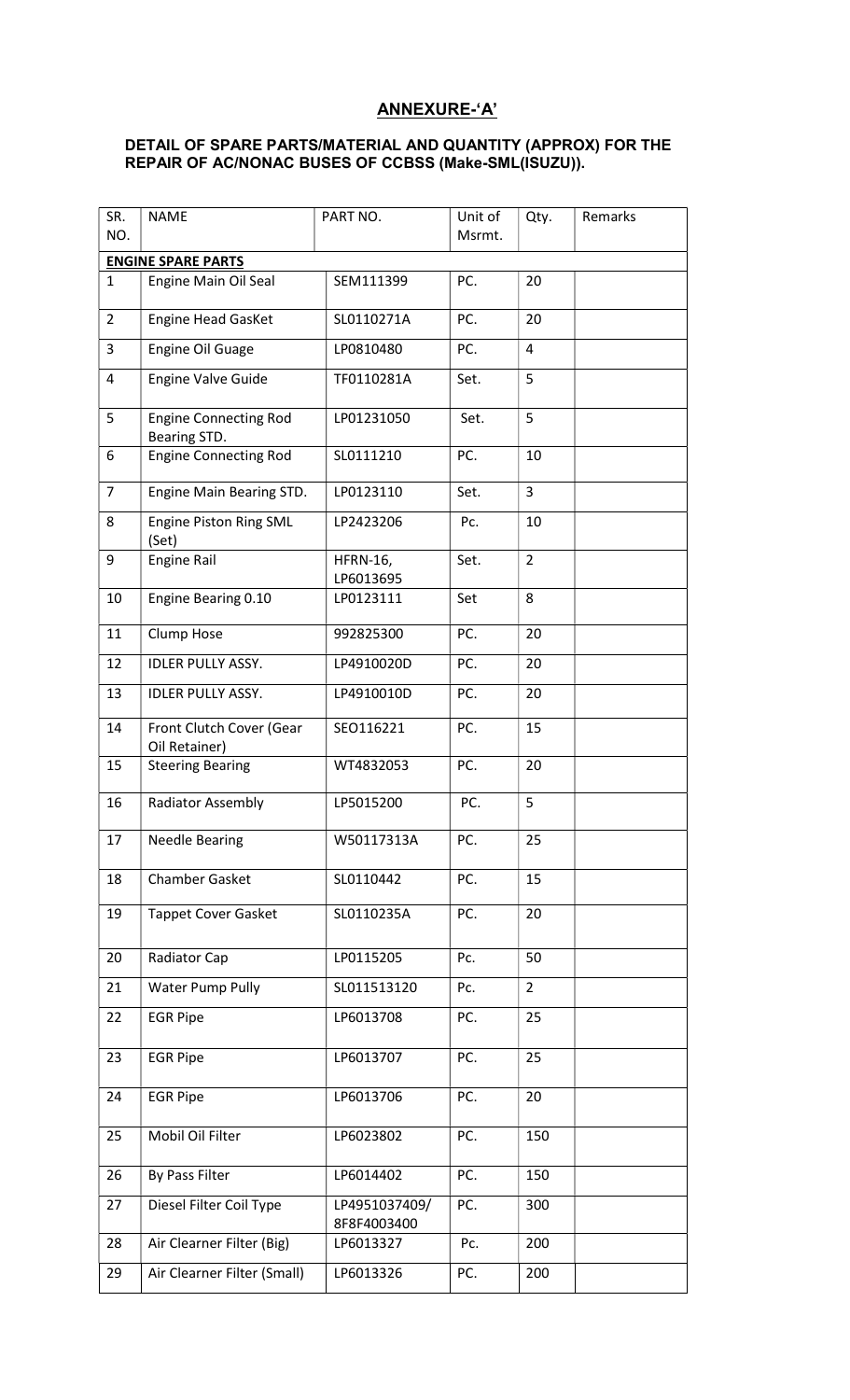| 30 | Diesel Return Pipe Plastic            | 8 mm       | Mtr      | 100            |
|----|---------------------------------------|------------|----------|----------------|
| 31 | <b>EGR Cooler bracket</b><br>Assembly | LP6013730A | PC.      | $\overline{2}$ |
| 32 | Turbo Charger Assy.                   | LP6013700  | PC.      | 10             |
| 33 | Return fuel pipe                      | LP6013714A | PC.      | 40             |
| 34 | PS Bolt with nut                      | W00135123  | PC. each | 500            |
| 35 | Turbo Stud                            | 99852102B  | PC.      | 100            |
| 36 | <b>Gasket Thermostat</b>              | SE0110161  | PC.      | 15             |
| 37 | Cap Oil                               | 45310250   | PC.      | 50             |
| 38 | <b>Hose Breather</b>                  | SL0110255  | PC.      | 30             |
| 39 | <b>Stud Exhaust Manifold</b>          | 9978908258 | Pc.      | 20             |
| 40 | <b>Stud Exhaust Manifold</b>          | 997890845A | PC.      | 20             |
| 41 | <b>Bearing Pinion Front</b>           | 136327220  | PC.      | 50             |
| 42 | <b>Bearing Pinion Rear</b>            | W03427210  | PC.      | 50             |
| 43 | <b>Pilot Bearing</b>                  | LP0127143  | Pc.      | 50             |
| 44 | Pinion Flange                         | W00127121A | PC.      | 20             |
| 45 | Plug Cam shaft                        | 063610303  | PC.      | 5              |
| 46 | Gasket shut valve                     | SL0113126  | Pc.      | 10             |
| 47 | Gasket EGR                            | LP6013703  | PC.      | 20             |
| 48 | Hose Cooler Inlet                     | LP6015033B | PC.      | 100            |
| 49 | Hose Interconnection                  | LP6015711A | Pc.      | 20             |
| 50 | <b>Hose Cooler Outlet</b>             | LP6015021B | PC.      | 10             |
| 51 | Clump Hose                            | 992822600  | PC.      | 50             |
| 52 | <b>Rubber Insulation</b>              | LP0113363  | Pc.      | 20             |
| 53 | Gasket Turbo                          | LP6013471  | PC.      | 10             |
| 54 | <b>Gasket TC Exhaust</b>              | LP6013472  | PC.      | 10             |
| 55 | Gasket TC Stud exhaust                | 998520822A | PC.      | 10             |
| 56 | Valve                                 | SL0723815  | PC.      | 50             |
| 57 | Hose Water Upper                      | LP4915286  | PC.      | 20             |
| 58 | Cap Sub Tank                          | LP0115003  | Pc.      | 50             |
| 59 | Clump Hose                            | 992825300  | Pc.      | 20             |
| 60 | Hose Water Sub Tank                   | LP4515277  | PC.      | 50             |
| 61 | Oil Seal                              | W50117335A | PC.      | 10             |
| 62 | <b>Needle Bearing</b>                 | W50117283  | PC.      | 35             |
| 63 | Circlip                               | LP5026388  | PC.      | 50             |
| 64 | O RING                                | 9954210001 | PC.      | 20             |
| 65 | O RING                                | LP032053   | PC.      | 10             |
| 66 | <b>Ring Retainer</b>                  | 995731800  | PC.      | 10             |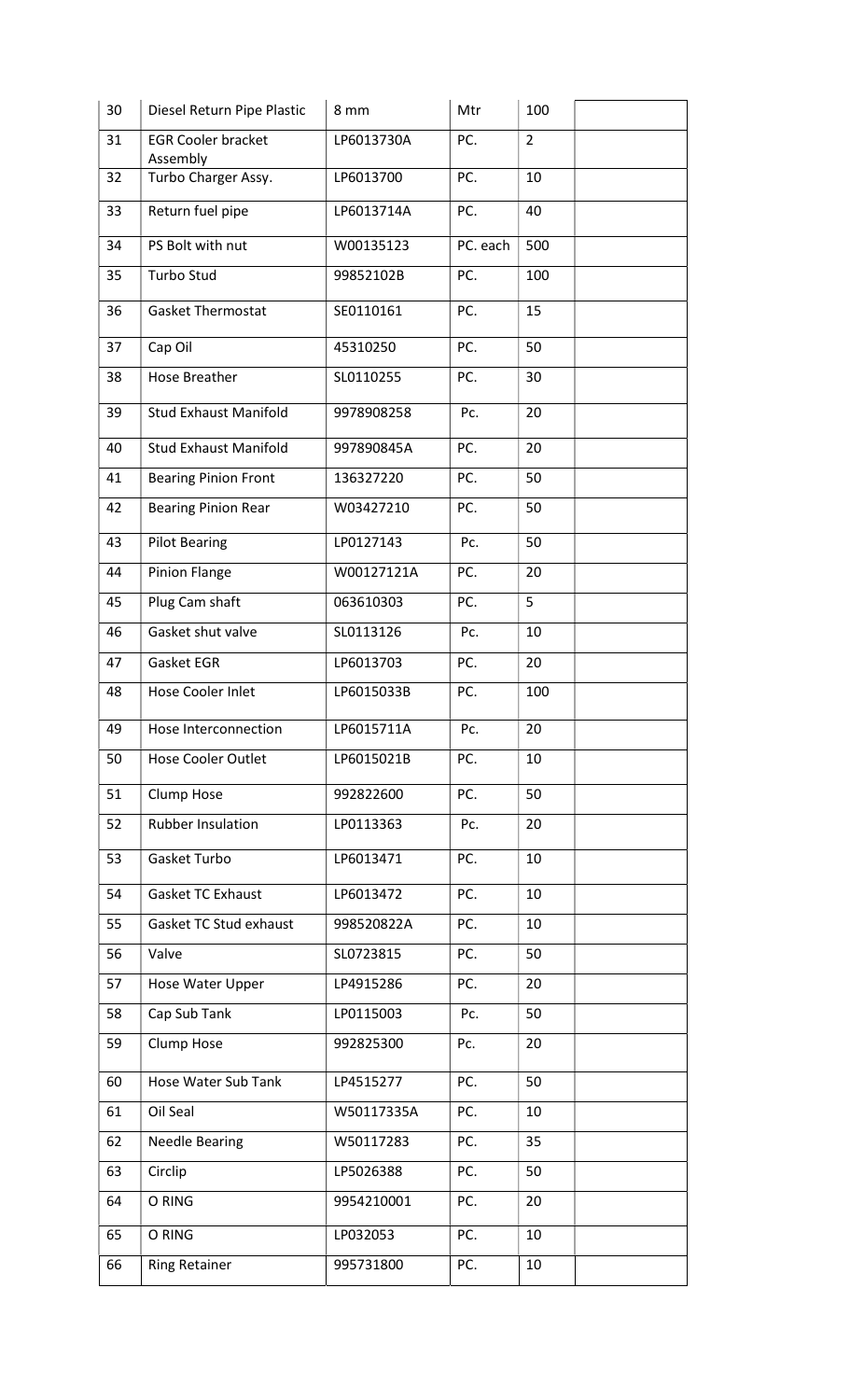| 67  | Coller                                                | SF0240063     | PC.             | 50             |
|-----|-------------------------------------------------------|---------------|-----------------|----------------|
| 68  | Retainer                                              | LP0234776     | PC.             | 50             |
| 69  | <b>Rubber Mission MH</b>                              | W06539340     | PC.             | 20             |
| 70  | <b>Bracket</b>                                        | LP6040105     | PC.             | 5              |
| 71  | Pipe Tail                                             | LP6040846     | PC.             | 5              |
| 72  | <b>Steering Van Pump</b>                              | 7613955143    | PC.             | 60             |
| 73  | Hose Inter Cooler Outlet                              | LP6013246     | PC.             | 10             |
| 74  | Hose Assy.                                            | LP4943740A    | PC.             | 60             |
| 75  | Driver Door Lock (Inner)                              | ZLP6469300    | Pc.             | 100            |
| 76  | Driver Door Lock (outer)                              | ZLP6469301    | PC.             | 100            |
| 77  | Driver Door Lock handle                               | As per sample | PC.             | 100            |
| 78  | <b>Cobler Pincer</b>                                  | 8 Inch        | PC.             | $\overline{2}$ |
| 79  | L Key                                                 | 5 MM          | Pc.             | 5              |
| 80  | PVC Pipe Plastic 3/4'<br>Plastic                      | As per sample | Mtr             | 25             |
| 81  | Spacer                                                | LP6013693     | PC.             | 20             |
| 82  | Rod Shift                                             | W50117411A    | PC.             | 10             |
| 83  | Tie Rod end Assy.                                     | LP0132631     | PC.             | 4              |
| 84  | Gasket kit Engine small                               | LPS110110     | PC.             | 25             |
|     | <b>GEAR BOX &amp; TRANSMISSION SYSTEM SPARE PARTS</b> |               |                 |                |
| 85  | Gear Box counter Shaft<br><b>Bearing</b>              | W50117204A    | PC.             | 100            |
| 86  | Gear Box packing Kit                                  | LP0199200     | PC.             | 70             |
| 87  | Gear Box Snap Ring Kit                                | LPS117120     | PC.             | 70             |
| 88  | <b>Gear box Main Shaft</b><br><b>Bearing</b>          | W50117202     | Pc.             | 35             |
| 89  | Gear Box Synchronizer<br>Ring (Small)                 | W50117245A    | Pc.             | 100            |
| 90  | Fly Wheel Ring                                        | 136311502     | PC.             | 30             |
| 91  | Gear Box Synchronizer<br>Ring (Big)                   | W50217265C    | PC.             | 70             |
| 92  | <b>GB Hub Clutch</b>                                  | W50117621B    | PC.             | 50             |
| 93  | <b>GB Needle Bearing</b>                              | LP0117283     | PC.             | 50             |
| 94  | GB Spring & Key Kit                                   | LPS117130     | PC.             | 50             |
| 95  | GB MS 3 <sup>rd</sup> Gear                            | W52117231B    | PC.             | 60             |
| 96  | GB MS 5TH Gear                                        | W50117611F    | PC.             | 60             |
| 97  | <b>GB Main Shaft</b>                                  | W50117221E    | Pc.             | 20             |
| 98  | <b>GB Top Cover Assy</b>                              | LB0M03033     | PC.             | 10             |
| 99  | <b>GB Box Fllange</b>                                 | LP2527123     | PC.             | 10             |
| 100 | <b>GB Main Drive Gear</b>                             | LPX117201A    | PC.<br>14/17/19 | 60             |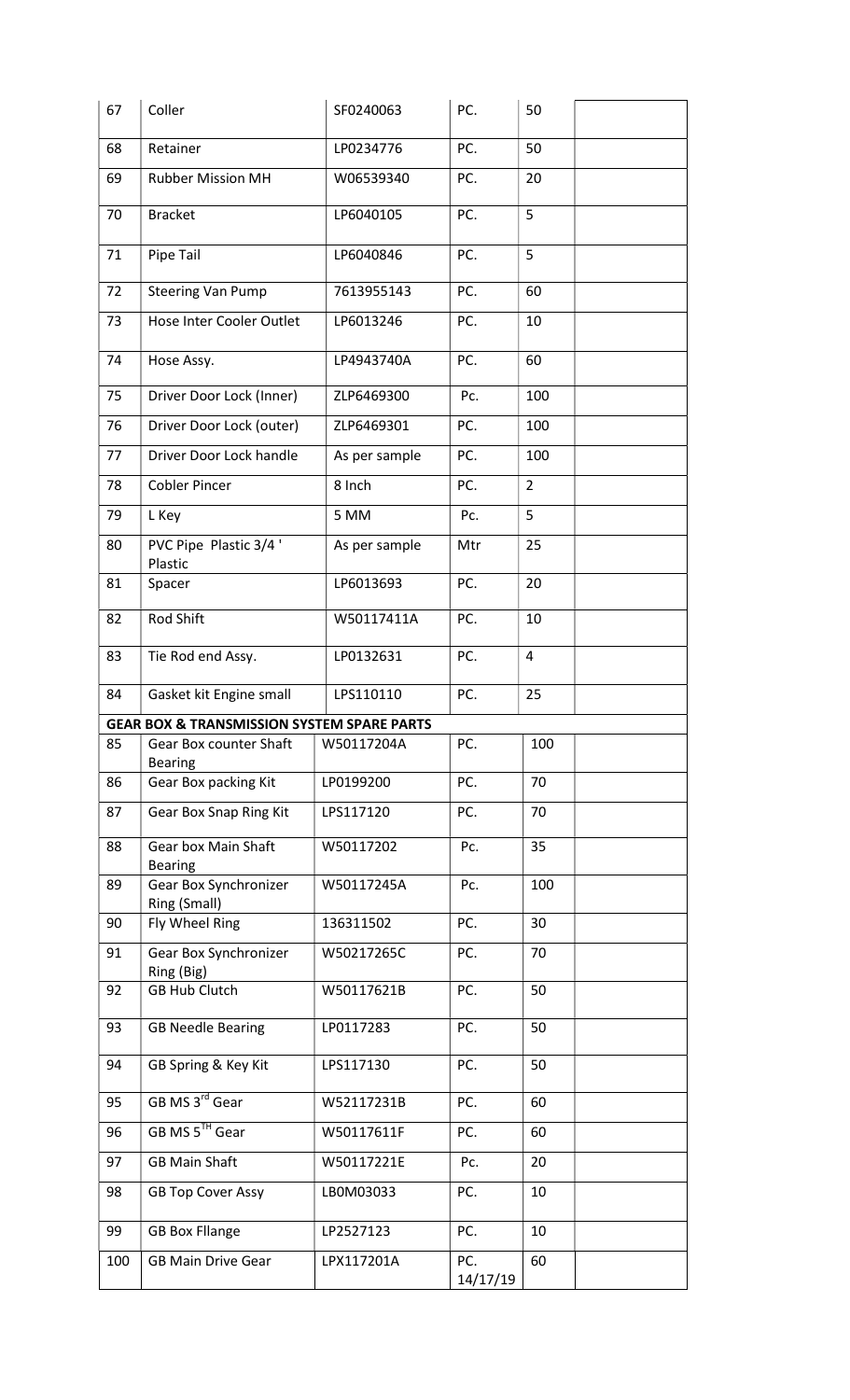| 101 | <b>GB Counter Shaft</b><br>Assembly           | LP2617301B                | PC.        | 20             |
|-----|-----------------------------------------------|---------------------------|------------|----------------|
| 102 | <b>GB Shift Fork</b>                          | W50117416A                | Pc.        | 60             |
| 103 | <b>GB Shift Fork</b>                          | W50117412C                | PC.        | 20             |
| 104 | GB Neddle Bering 3 Gear                       | W50117233                 | PC.        | 25             |
| 105 | Gear Hub Clutch 3 & 4<br>Gear                 | W50117241A                | Pc.        | 60             |
| 106 | Gear Hub Sleeve                               | W50117261C                | Pc.        | 20             |
| 107 | Gear Spacer                                   | W50117342                 | PC.        | 20             |
| 108 | Gear Set speedo                               | LPS127110                 | PC.        | 50<br>set      |
| 109 | M S Ball Bearing                              | W50117203A                | Pc.        | 50             |
| 110 | M D Oil Seal                                  | S50116103                 | PC.        | 35             |
| 111 | <b>Differential Pinion</b><br>bearing Housing | W00227154C                | PC.        | 30             |
| 112 | <b>Differential Bearing</b>                   | W03727350                 | <b>MTR</b> | 35             |
| 113 | DifferentialSide Gear                         | LP0127251                 | PC.        | 60             |
| 114 | <b>Differential Star Gear</b>                 | LP0127255                 | PC.        | 100            |
| 115 | DifferentialSpider Gear                       | 52727261                  | PC.        | 10             |
| 116 | <b>Differential Thrush</b><br>Washer          | 52727252                  | PC.        | 10             |
| 117 | <b>Differential Distance</b><br>Piece         | W00127171                 | Pc.        | 40             |
| 118 | 2nd Gear MS                                   | W50817251F                | PC.        | 15             |
| 119 | <b>Differential Hosing</b>                    | LP0127150                 | Pc.        | $\overline{2}$ |
| 120 | Spedo Gear                                    | W50217400A                | PC.        | 10             |
| 121 | Spedo Meter Gear                              | LP6055020                 | PC.        | 20             |
| 122 | Wheel Stud Nut RH/LH                          | LP0126161A/LP01<br>26163A | PC.        | 50<br>each.    |
| 123 | <b>SPRING WASHER</b>                          | 999711200                 | PC.        | 100            |
| 124 | Shift Gear Wire                               | W41246510A                | PC.        | 50             |
| 125 | Selector Gear Wire                            | W41246520A                | PC.        | 50             |
| 126 | <b>Shift Liver Assembly</b>                   | W41246100B                | PC.        | 30             |
| 127 | Counter Shaft 5 <sup>Th</sup> Gear            | W50817308C                | PC.        | 30             |
| 128 | Rear Axle Shaft                               | W02526111C                | Set        | 20             |
| 129 | Propeller Shat Assy.                          | LP5125100                 | Pc.        | $\mathbf{3}$   |
| 130 | Hub Sleeve Clutch                             | W50117262A                | PC.        | 20             |
| 131 | Clutch and pressure Plate<br>set              | LPS164400                 | Pc.        | 100            |
| 132 | Front wheel Hub Assy                          | LP0133061A                | PC.        | 10             |
| 133 | Rear wheel Hub Assy                           | LP4426131                 | PC.        | 10             |
| 134 | <b>Bearing</b>                                | 6304                      | PC.        | 200            |
| 135 | <b>Bearing</b>                                | 6303                      | PC.        | 100            |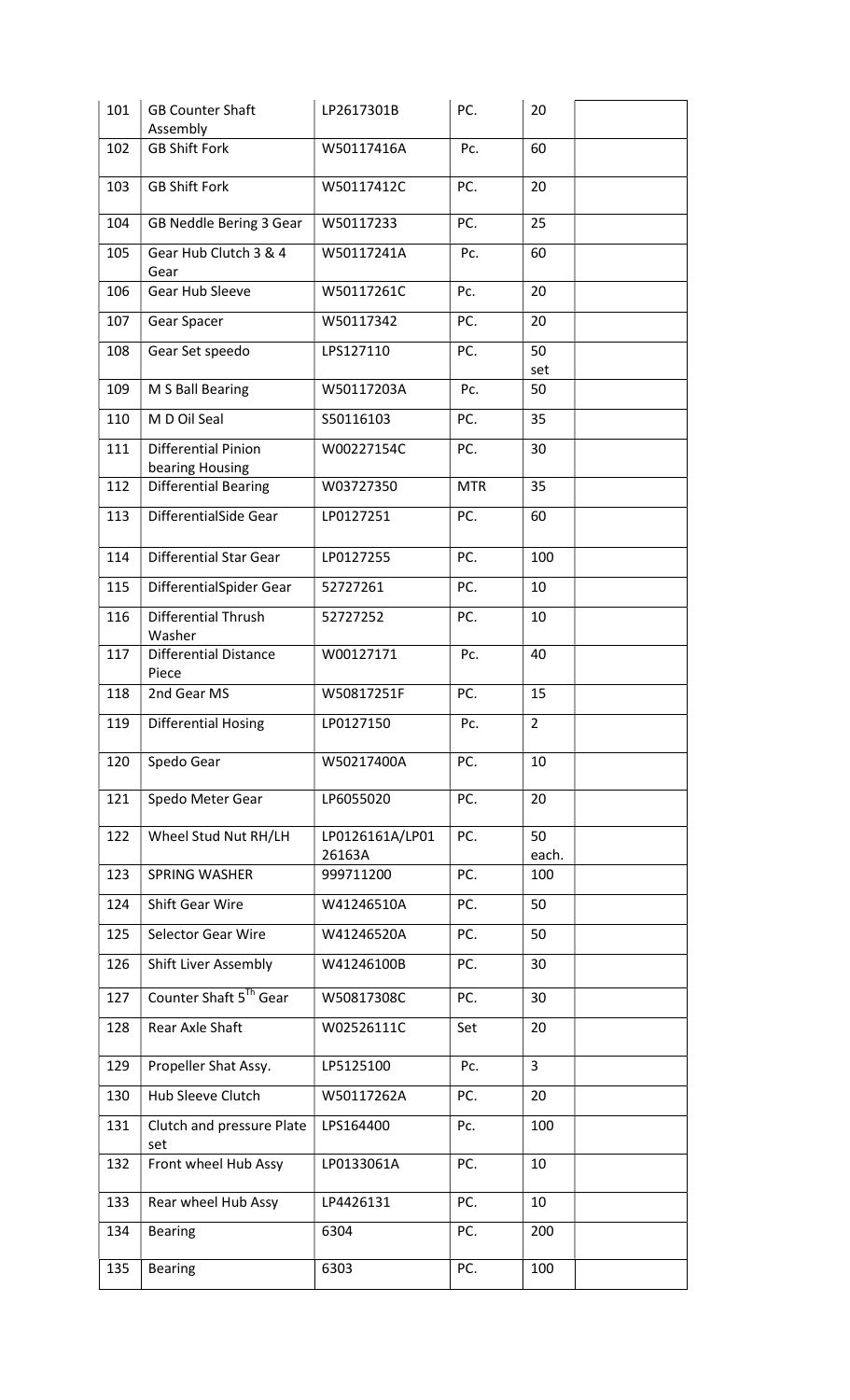|     | <b>ELECTRICAL &amp; AC SPARE PARTS</b>        |                                                  |      |     |             |
|-----|-----------------------------------------------|--------------------------------------------------|------|-----|-------------|
| 137 | C Rod Bearing 0.10                            | LP0123106                                        | set. | 5   |             |
| 138 | <b>Cover Bearing</b>                          | W50117761                                        | PC.  | 5   |             |
| 139 | Wiper Arm SML LH/RH                           | ZLP6466031/<br>LZ6466012                         | PC.  | 100 |             |
| 140 | Wiper blade (LH/RH)                           | <b>SML (LH-26" RH-</b><br>32.5"                  | PC.  | 300 | 150 pc each |
| 141 | <b>Battery Cut off Switch</b>                 | LP5067260B                                       | PC.  | 20  |             |
| 142 | Electric Horn 24 Volt                         | 24 Volt                                          | PC.  | 100 |             |
| 143 | Sensor Speedo Meter                           | LP6023802                                        | PC.  | 30  |             |
| 144 | <b>Temperature Sensor</b><br>Coolent          | LP6013854 /<br>LP5018302                         | PC.  | 20  |             |
| 145 | <b>Alternator Bearing</b>                     | 6202 2RS                                         | PC.  | 50  |             |
| 146 | <b>Backlight Assembly/Tail</b><br>light Assy. | As per sample                                    | PC.  | 100 |             |
| 147 | Alternator Bolt No. 14                        | ZP018305A                                        | PC.  | 300 |             |
| 148 | <b>Alternator Nut</b>                         | 999401000                                        | Pc.  | 300 |             |
| 149 | <b>Battery Terminal</b>                       | <b>Negetive Positive</b>                         | PC.  | 150 |             |
| 150 | <b>Battery Leg</b>                            | As per sample                                    | Pc.  | 20  |             |
| 151 | <b>Headlight Assembly</b><br>LH/RH            | SML 022HLA                                       | PC.  | 50  |             |
| 152 | <b>Accelerator Pedal</b>                      | LP6041007                                        | PC.  | 25  |             |
| 153 | SC Bulb                                       | 24 Volt                                          | PC.  | 300 |             |
| 154 | DC Bulb                                       | 24 Volt                                          | PC.  | 300 |             |
| 155 | <b>Headlight Tube SML</b>                     | 70/75 Watt                                       | PC.  | 300 |             |
| 156 | <b>Backlight Glass SML</b>                    | LP0151150                                        | PC.  | 50  |             |
| 157 | Door Switch SML                               | D-B54-LUG                                        | PC.  | 20  |             |
| 158 | Marker Assembly SML                           | 002-SIA-M                                        | PC.  | 200 |             |
| 159 | Electric Wire (LT Wire)                       | 0.5 <sub>mm</sub><br>(Red/Blue/White/Y<br>ellow) | MTR. | 600 |             |
| 160 | Fuse Link Wire with Fuse<br>SML               | as per sample                                    | PC.  | 25  |             |
| 161 | <b>Alternator Wire SML</b>                    | 8.00SQ mm                                        | PC.  | 100 |             |
| 162 | Driver Cabin Fan                              | As per sample                                    | PC.  | 170 |             |
| 163 | SS Pole Screw                                 | As per sample                                    | Pc.  | 50  |             |
| 164 | <b>Combination Switch</b>                     | WA20066120A                                      | PC.  | 20  |             |
| 165 | Switch Light and Turn                         | S00166122                                        | PC.  | 30  |             |
|     | Coupler                                       | 2 Pole                                           | PC.  | 50  |             |
| 166 |                                               |                                                  |      |     |             |
| 167 | Coupler (Spedoo Meter<br>Sensor)              | 3 Pole                                           | PC.  | 50  |             |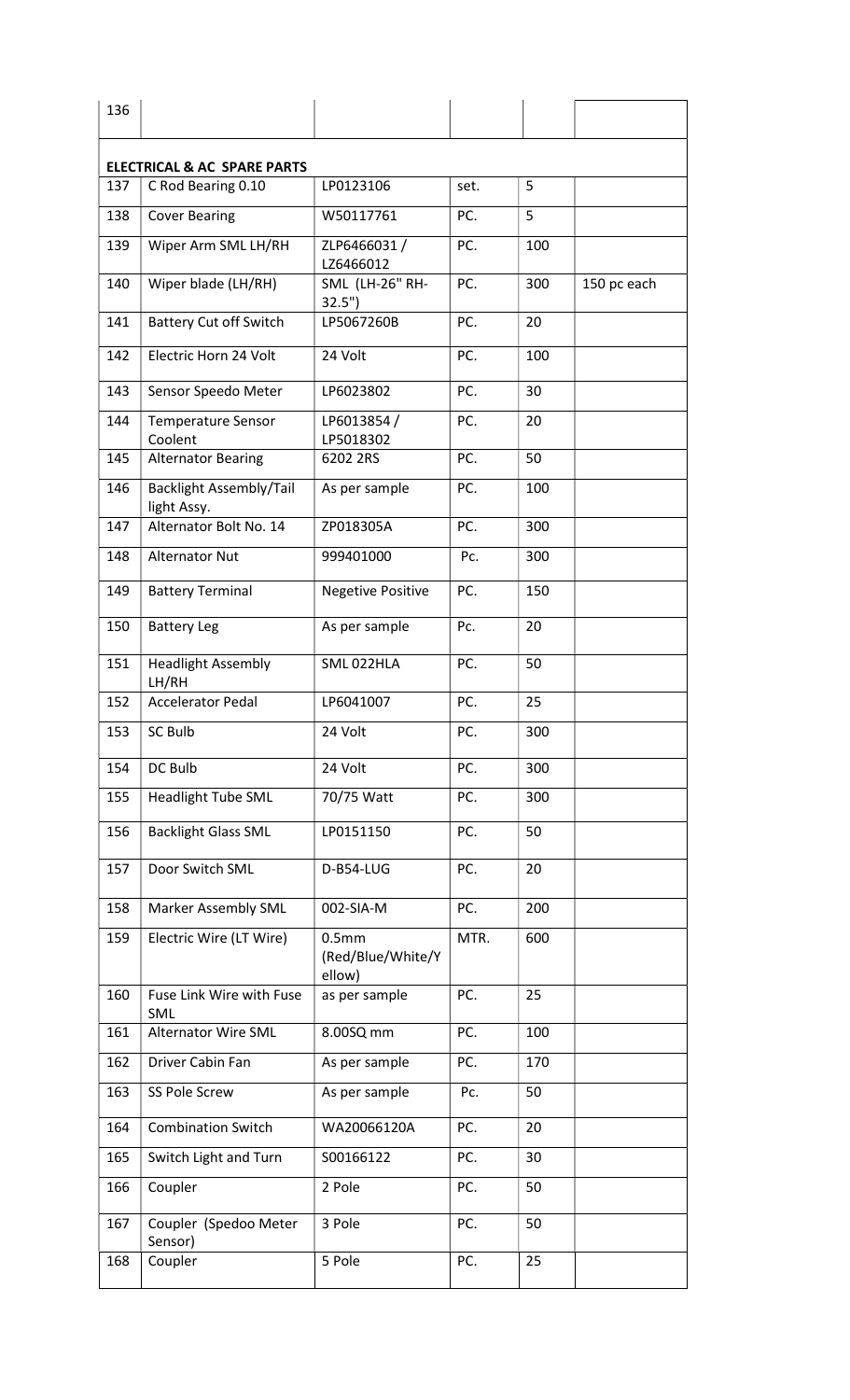| Marker Bulb<br>170<br>24 Volt 6W-63<br>PC.<br>400<br>171<br>Fog Lamp Tube<br>24 Volt<br>PC.<br>300<br>PC.<br>172<br>SC Bulb (Orange)<br>24 Volt<br>200<br>PC.<br>4<br>173<br>Alternator Assembly AC<br>LP2618300<br><b>BUS</b><br>174<br><b>Engine Harness</b><br>ZLP6467040<br>PC.<br>10<br>5<br>PC.<br>175<br><b>Head Light Harness</b><br>ZLP6467080<br>176<br><b>Rear Harness</b><br>PC.<br>10<br>ZLP6467060<br>177<br><b>Front Harness</b><br>ZLP6467020<br>Pc.<br>10<br>178<br><b>ActiMux Power 33 STD</b><br>PC.<br>ZLP6466750<br>04<br>11 (SML)<br>Stablizer bush<br>PC.<br>179<br>LP0234153/<br>50<br>W02334702<br><b>Radiator Water Level</b><br>PC.<br>180<br>LP6013853<br>10<br>Sensor<br>PC.<br>10<br>181<br><b>Rotory Switch</b><br><b>SML</b><br><b>Crank Shaft Sensor</b><br>5<br>182<br>ZLP6018512<br>PC.<br>/0281002315<br>183<br>Starter Relay 4 ST (24 v)<br>Pc.<br>10<br>ZLP6418005A<br>ZLP6467290<br><b>Battery Wire</b><br><b>MTR</b><br>50<br>184<br>$\mathbf{1}$<br>185<br><b>Battery Charger</b><br>As per sample<br>Set.<br>Soldering Wire<br>50gm Each Set<br>186<br>500<br>gm<br><b>Inspection Light Wire</b><br>4 Core<br>50<br>187<br>Mtr<br><b>Electric Tube Rod LED</b><br>188<br>10<br>20 Watt<br>Pc.<br><b>ECU Bosch</b><br>01<br>189<br>LP6013740<br>PC.<br>24/12 Volt<br>190<br>PC.<br>20<br>Relay<br>191<br><b>SET</b><br>20<br>Fuel Guage-AC<br>LP0810460<br>192<br>Cupler Cluster Meter 5<br>5 Pole<br>PC.<br>20<br>Pole<br><b>Flexible Pipe</b><br>36 mm<br><b>MTR</b><br>25<br>193<br>Flexible Pipe<br><b>MTR</b><br>25<br>194<br>32 mm<br>Flexible Pipe<br>195<br><b>MTR</b><br>25<br><b>18 mm</b><br>Flexible Pipe<br><b>MTR</b><br>50<br>196<br>14 mm<br>2 Pole<br>20<br>197<br><b>Cupler Cluster Meter 2</b><br>Pc.<br>Pole<br>Cupler Cluster Meter 4<br>PC.<br>198<br>4 Pole<br>20<br>Pole<br><b>BRAKE &amp; SUSPENSION SPARE PARTS</b><br>199<br>Front Wheel Oil Seal<br>PC.<br>50<br>LP0133065<br>LP4426076 (33112)<br>50<br>200<br>Rear Wheel Outer<br>Set | 169 | Coupler | 6 Pole | PC. | 25 |
|--------------------------------------------------------------------------------------------------------------------------------------------------------------------------------------------------------------------------------------------------------------------------------------------------------------------------------------------------------------------------------------------------------------------------------------------------------------------------------------------------------------------------------------------------------------------------------------------------------------------------------------------------------------------------------------------------------------------------------------------------------------------------------------------------------------------------------------------------------------------------------------------------------------------------------------------------------------------------------------------------------------------------------------------------------------------------------------------------------------------------------------------------------------------------------------------------------------------------------------------------------------------------------------------------------------------------------------------------------------------------------------------------------------------------------------------------------------------------------------------------------------------------------------------------------------------------------------------------------------------------------------------------------------------------------------------------------------------------------------------------------------------------------------------------------------------------------------------------------------------------------------------------------------------------------------------------------------------------------------------------------------|-----|---------|--------|-----|----|
|                                                                                                                                                                                                                                                                                                                                                                                                                                                                                                                                                                                                                                                                                                                                                                                                                                                                                                                                                                                                                                                                                                                                                                                                                                                                                                                                                                                                                                                                                                                                                                                                                                                                                                                                                                                                                                                                                                                                                                                                              |     |         |        |     |    |
|                                                                                                                                                                                                                                                                                                                                                                                                                                                                                                                                                                                                                                                                                                                                                                                                                                                                                                                                                                                                                                                                                                                                                                                                                                                                                                                                                                                                                                                                                                                                                                                                                                                                                                                                                                                                                                                                                                                                                                                                              |     |         |        |     |    |
|                                                                                                                                                                                                                                                                                                                                                                                                                                                                                                                                                                                                                                                                                                                                                                                                                                                                                                                                                                                                                                                                                                                                                                                                                                                                                                                                                                                                                                                                                                                                                                                                                                                                                                                                                                                                                                                                                                                                                                                                              |     |         |        |     |    |
|                                                                                                                                                                                                                                                                                                                                                                                                                                                                                                                                                                                                                                                                                                                                                                                                                                                                                                                                                                                                                                                                                                                                                                                                                                                                                                                                                                                                                                                                                                                                                                                                                                                                                                                                                                                                                                                                                                                                                                                                              |     |         |        |     |    |
|                                                                                                                                                                                                                                                                                                                                                                                                                                                                                                                                                                                                                                                                                                                                                                                                                                                                                                                                                                                                                                                                                                                                                                                                                                                                                                                                                                                                                                                                                                                                                                                                                                                                                                                                                                                                                                                                                                                                                                                                              |     |         |        |     |    |
|                                                                                                                                                                                                                                                                                                                                                                                                                                                                                                                                                                                                                                                                                                                                                                                                                                                                                                                                                                                                                                                                                                                                                                                                                                                                                                                                                                                                                                                                                                                                                                                                                                                                                                                                                                                                                                                                                                                                                                                                              |     |         |        |     |    |
|                                                                                                                                                                                                                                                                                                                                                                                                                                                                                                                                                                                                                                                                                                                                                                                                                                                                                                                                                                                                                                                                                                                                                                                                                                                                                                                                                                                                                                                                                                                                                                                                                                                                                                                                                                                                                                                                                                                                                                                                              |     |         |        |     |    |
|                                                                                                                                                                                                                                                                                                                                                                                                                                                                                                                                                                                                                                                                                                                                                                                                                                                                                                                                                                                                                                                                                                                                                                                                                                                                                                                                                                                                                                                                                                                                                                                                                                                                                                                                                                                                                                                                                                                                                                                                              |     |         |        |     |    |
|                                                                                                                                                                                                                                                                                                                                                                                                                                                                                                                                                                                                                                                                                                                                                                                                                                                                                                                                                                                                                                                                                                                                                                                                                                                                                                                                                                                                                                                                                                                                                                                                                                                                                                                                                                                                                                                                                                                                                                                                              |     |         |        |     |    |
|                                                                                                                                                                                                                                                                                                                                                                                                                                                                                                                                                                                                                                                                                                                                                                                                                                                                                                                                                                                                                                                                                                                                                                                                                                                                                                                                                                                                                                                                                                                                                                                                                                                                                                                                                                                                                                                                                                                                                                                                              |     |         |        |     |    |
|                                                                                                                                                                                                                                                                                                                                                                                                                                                                                                                                                                                                                                                                                                                                                                                                                                                                                                                                                                                                                                                                                                                                                                                                                                                                                                                                                                                                                                                                                                                                                                                                                                                                                                                                                                                                                                                                                                                                                                                                              |     |         |        |     |    |
|                                                                                                                                                                                                                                                                                                                                                                                                                                                                                                                                                                                                                                                                                                                                                                                                                                                                                                                                                                                                                                                                                                                                                                                                                                                                                                                                                                                                                                                                                                                                                                                                                                                                                                                                                                                                                                                                                                                                                                                                              |     |         |        |     |    |
|                                                                                                                                                                                                                                                                                                                                                                                                                                                                                                                                                                                                                                                                                                                                                                                                                                                                                                                                                                                                                                                                                                                                                                                                                                                                                                                                                                                                                                                                                                                                                                                                                                                                                                                                                                                                                                                                                                                                                                                                              |     |         |        |     |    |
|                                                                                                                                                                                                                                                                                                                                                                                                                                                                                                                                                                                                                                                                                                                                                                                                                                                                                                                                                                                                                                                                                                                                                                                                                                                                                                                                                                                                                                                                                                                                                                                                                                                                                                                                                                                                                                                                                                                                                                                                              |     |         |        |     |    |
|                                                                                                                                                                                                                                                                                                                                                                                                                                                                                                                                                                                                                                                                                                                                                                                                                                                                                                                                                                                                                                                                                                                                                                                                                                                                                                                                                                                                                                                                                                                                                                                                                                                                                                                                                                                                                                                                                                                                                                                                              |     |         |        |     |    |
|                                                                                                                                                                                                                                                                                                                                                                                                                                                                                                                                                                                                                                                                                                                                                                                                                                                                                                                                                                                                                                                                                                                                                                                                                                                                                                                                                                                                                                                                                                                                                                                                                                                                                                                                                                                                                                                                                                                                                                                                              |     |         |        |     |    |
|                                                                                                                                                                                                                                                                                                                                                                                                                                                                                                                                                                                                                                                                                                                                                                                                                                                                                                                                                                                                                                                                                                                                                                                                                                                                                                                                                                                                                                                                                                                                                                                                                                                                                                                                                                                                                                                                                                                                                                                                              |     |         |        |     |    |
|                                                                                                                                                                                                                                                                                                                                                                                                                                                                                                                                                                                                                                                                                                                                                                                                                                                                                                                                                                                                                                                                                                                                                                                                                                                                                                                                                                                                                                                                                                                                                                                                                                                                                                                                                                                                                                                                                                                                                                                                              |     |         |        |     |    |
|                                                                                                                                                                                                                                                                                                                                                                                                                                                                                                                                                                                                                                                                                                                                                                                                                                                                                                                                                                                                                                                                                                                                                                                                                                                                                                                                                                                                                                                                                                                                                                                                                                                                                                                                                                                                                                                                                                                                                                                                              |     |         |        |     |    |
|                                                                                                                                                                                                                                                                                                                                                                                                                                                                                                                                                                                                                                                                                                                                                                                                                                                                                                                                                                                                                                                                                                                                                                                                                                                                                                                                                                                                                                                                                                                                                                                                                                                                                                                                                                                                                                                                                                                                                                                                              |     |         |        |     |    |
|                                                                                                                                                                                                                                                                                                                                                                                                                                                                                                                                                                                                                                                                                                                                                                                                                                                                                                                                                                                                                                                                                                                                                                                                                                                                                                                                                                                                                                                                                                                                                                                                                                                                                                                                                                                                                                                                                                                                                                                                              |     |         |        |     |    |
|                                                                                                                                                                                                                                                                                                                                                                                                                                                                                                                                                                                                                                                                                                                                                                                                                                                                                                                                                                                                                                                                                                                                                                                                                                                                                                                                                                                                                                                                                                                                                                                                                                                                                                                                                                                                                                                                                                                                                                                                              |     |         |        |     |    |
|                                                                                                                                                                                                                                                                                                                                                                                                                                                                                                                                                                                                                                                                                                                                                                                                                                                                                                                                                                                                                                                                                                                                                                                                                                                                                                                                                                                                                                                                                                                                                                                                                                                                                                                                                                                                                                                                                                                                                                                                              |     |         |        |     |    |
|                                                                                                                                                                                                                                                                                                                                                                                                                                                                                                                                                                                                                                                                                                                                                                                                                                                                                                                                                                                                                                                                                                                                                                                                                                                                                                                                                                                                                                                                                                                                                                                                                                                                                                                                                                                                                                                                                                                                                                                                              |     |         |        |     |    |
|                                                                                                                                                                                                                                                                                                                                                                                                                                                                                                                                                                                                                                                                                                                                                                                                                                                                                                                                                                                                                                                                                                                                                                                                                                                                                                                                                                                                                                                                                                                                                                                                                                                                                                                                                                                                                                                                                                                                                                                                              |     |         |        |     |    |
|                                                                                                                                                                                                                                                                                                                                                                                                                                                                                                                                                                                                                                                                                                                                                                                                                                                                                                                                                                                                                                                                                                                                                                                                                                                                                                                                                                                                                                                                                                                                                                                                                                                                                                                                                                                                                                                                                                                                                                                                              |     |         |        |     |    |
|                                                                                                                                                                                                                                                                                                                                                                                                                                                                                                                                                                                                                                                                                                                                                                                                                                                                                                                                                                                                                                                                                                                                                                                                                                                                                                                                                                                                                                                                                                                                                                                                                                                                                                                                                                                                                                                                                                                                                                                                              |     |         |        |     |    |
|                                                                                                                                                                                                                                                                                                                                                                                                                                                                                                                                                                                                                                                                                                                                                                                                                                                                                                                                                                                                                                                                                                                                                                                                                                                                                                                                                                                                                                                                                                                                                                                                                                                                                                                                                                                                                                                                                                                                                                                                              |     |         |        |     |    |
|                                                                                                                                                                                                                                                                                                                                                                                                                                                                                                                                                                                                                                                                                                                                                                                                                                                                                                                                                                                                                                                                                                                                                                                                                                                                                                                                                                                                                                                                                                                                                                                                                                                                                                                                                                                                                                                                                                                                                                                                              |     |         |        |     |    |
|                                                                                                                                                                                                                                                                                                                                                                                                                                                                                                                                                                                                                                                                                                                                                                                                                                                                                                                                                                                                                                                                                                                                                                                                                                                                                                                                                                                                                                                                                                                                                                                                                                                                                                                                                                                                                                                                                                                                                                                                              |     |         |        |     |    |
|                                                                                                                                                                                                                                                                                                                                                                                                                                                                                                                                                                                                                                                                                                                                                                                                                                                                                                                                                                                                                                                                                                                                                                                                                                                                                                                                                                                                                                                                                                                                                                                                                                                                                                                                                                                                                                                                                                                                                                                                              |     |         |        |     |    |
|                                                                                                                                                                                                                                                                                                                                                                                                                                                                                                                                                                                                                                                                                                                                                                                                                                                                                                                                                                                                                                                                                                                                                                                                                                                                                                                                                                                                                                                                                                                                                                                                                                                                                                                                                                                                                                                                                                                                                                                                              |     |         |        |     |    |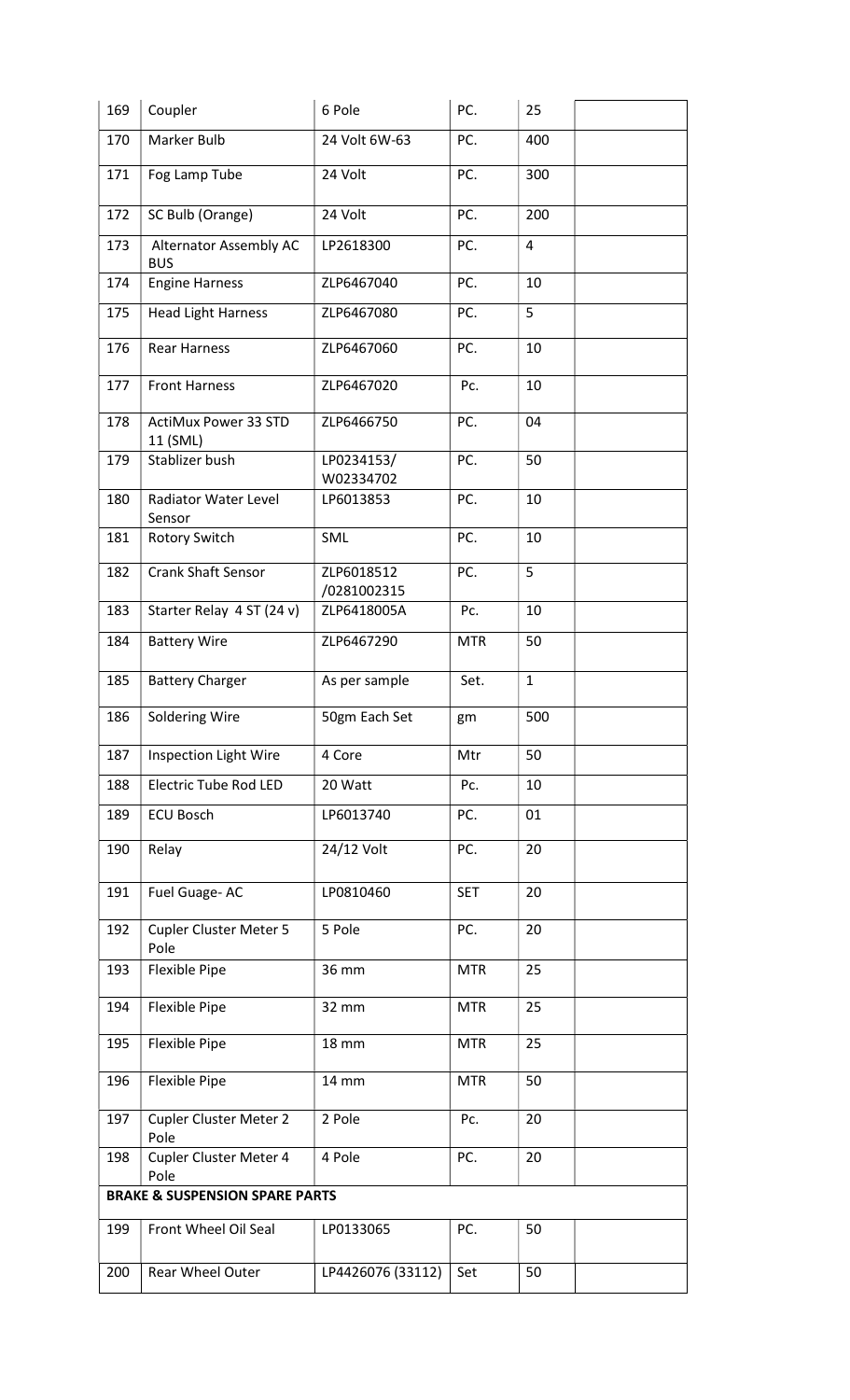|     | <b>Bearing</b>                      |                   |            |              |            |
|-----|-------------------------------------|-------------------|------------|--------------|------------|
| 201 | Front Wheel Outer<br><b>Bearing</b> | LP0133075 (32307) | Ltr.       | 50           |            |
| 202 | Rear wheel Inner Bearing            | LP4426032 (32213) | PC.        | 50           |            |
| 203 | Front Wheel Inner<br><b>Bearing</b> | LP3226032 (33111) | PC.        | 50           |            |
| 204 | Rear Wheel Stud RH/LH               | LP0126143         | PC.        | 100          | 50 pc each |
| 205 | Rear Wheel Hub Check<br><b>Nut</b>  | W02526152         | Set        | 10           |            |
| 206 | Front Wheel Hub Check<br>Nut        | W02333042         | PC.        | 25           |            |
| 207 | Front Wheel Stud RH/LH              | LP0133135         | PC.        | 25           |            |
| 208 | <b>Clutch Sleeve</b>                | W50117621         | pc.        | 50           |            |
| 209 | Air Compressor Hose<br>Pipe         | Yellow            | <b>MTR</b> | 100          |            |
| 210 | Hydrolic Bottle Jack                | 10 ton.           | PC.        | $\mathbf{1}$ |            |
| 211 | Ball Joint (LH)                     | LP0132510B        | PC.        | 50           |            |
| 213 | Ball Joint (RH)                     | LP0132450B        | PC.        | 50           |            |
| 214 | <b>Bolt Flange</b>                  | 997961045         | Pc.        | 50           |            |
| 215 | <b>Bolt Flange</b>                  | 997960820         | PC.        | 100          |            |
| 216 | <b>Bolt</b>                         | 997960840         | PC.        | 50           |            |
| 217 | Plain Washer                        | 999710800         | PC.        | 100          |            |
| 218 | Nut                                 | 030513461         | Pc.        | 100          |            |
| 219 | <b>Bolt</b>                         | 997961040         | PC.        | 100          |            |
| 220 | <b>Bolt</b>                         | 997961035         | PC.        | 100          |            |
| 221 | <b>Bolt</b>                         | 136326048         | PC.        | 100          |            |
| 222 | <b>Bolt</b>                         | 136326049         | Pc.        | 100          |            |
| 223 | Nut Lock                            | LP0127131         | PC.        | 100          |            |
| 224 | <b>BOLT</b>                         | 997961060         | PC.        | 100          |            |
| 225 | <b>BOLT</b>                         | 99111230          | Pc.        | 100          |            |
| 226 | Bolt No.12                          | No.12             | PC.        | 200          |            |
| 227 | Clutch and pressure Plate<br>set    | LPS164400         | PC.        | 100          |            |
| 228 | Drag link rod Assy (SML)            | LPS132970         | PC.        | 100          |            |

#### \*Note :- The above said quantity of material is based on Approximate requirement which can be increased/decreased as per actual requirement of the Department.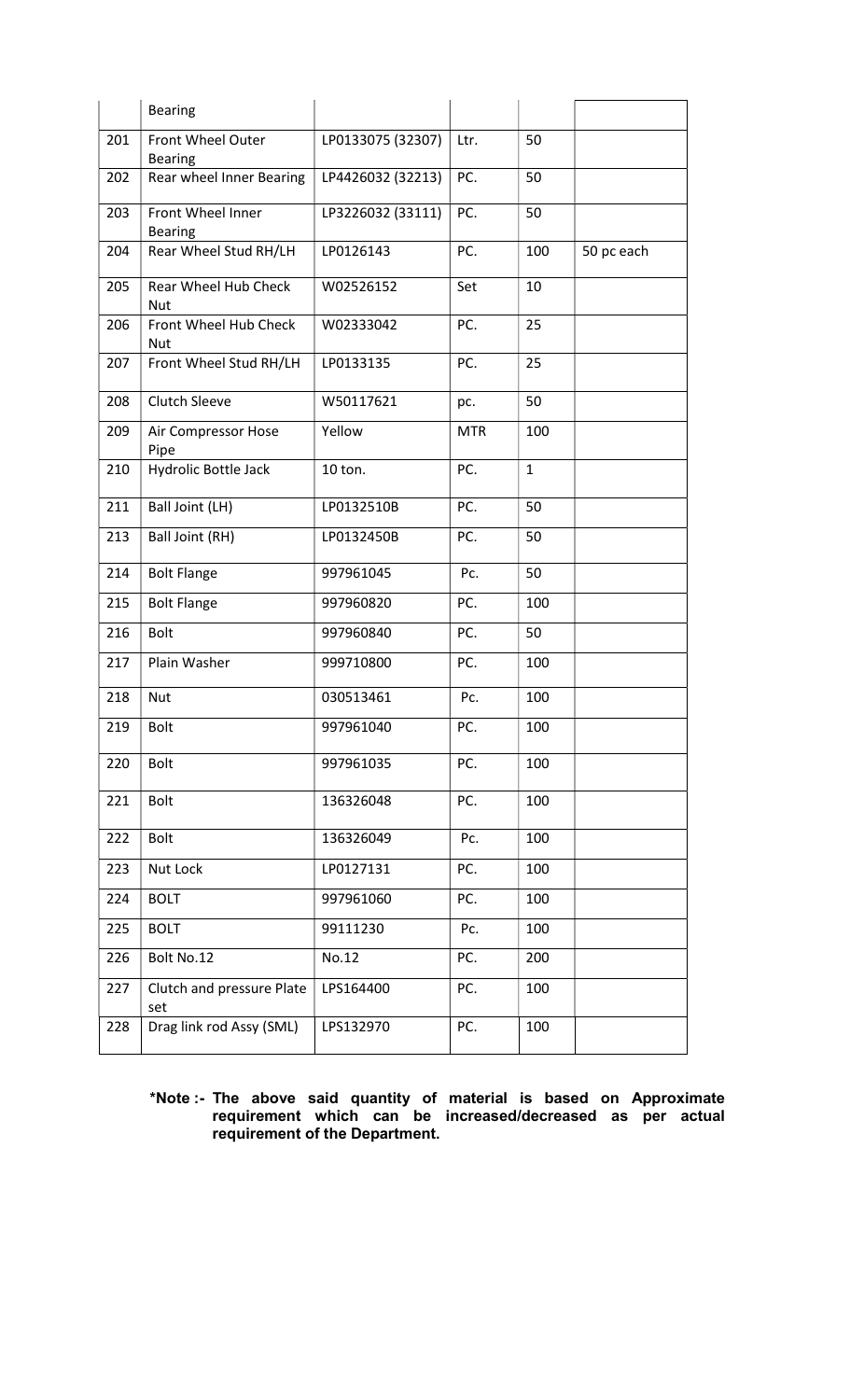# UNDERTAKING/AFFIDAVIT OF THE BIDDER ON NON JUDICIAL STAMP PAPER OF Rs.15/- duly attested by the Notary Public or Executive Magistrate 1<sup>st</sup> Class.

- 1. I, Shri \_\_\_\_\_\_\_\_\_\_\_\_\_\_\_\_\_\_\_\_\_S/o Shri \_\_\_\_\_\_\_\_\_\_\_\_\_\_\_ working as \_\_\_\_\_\_\_\_\_\_\_\_\_\_\_\_\_\_\_ of the firm namely M/s.\_\_\_\_\_\_\_\_\_\_\_\_\_\_\_\_\_\_\_\_\_\_\_\_\_\_\_\_\_are duly authorized to apply for this Tender.
- 2. I, the undersigned, have read and understood the above detailed terms and conditions as well as Tender Notice and undertake to abide by them.
- 3. I under that the I/my firm/company has not been blacklisted or debarred/prosecuted by the Department of Govt. of India or any State Govt. or any Union Territory or any Public undertaking or any court of law.
- 4. I hereby undertake that the rate quoted in this tender are not more than the market prevailing rate/price and the same are also applicable to other STUs.

Signature of the Tenderer

Name of the Tenderer\_\_\_\_\_\_\_\_\_\_\_\_\_

| Address |
|---------|
| Tel No. |

GST No \_\_\_\_\_\_\_\_\_\_\_\_\_\_\_\_\_\_\_\_\_\_\_\_\_\_\_\_\_

Email I.D.\_\_\_\_\_\_\_\_\_\_\_\_\_\_\_\_\_\_\_\_\_\_